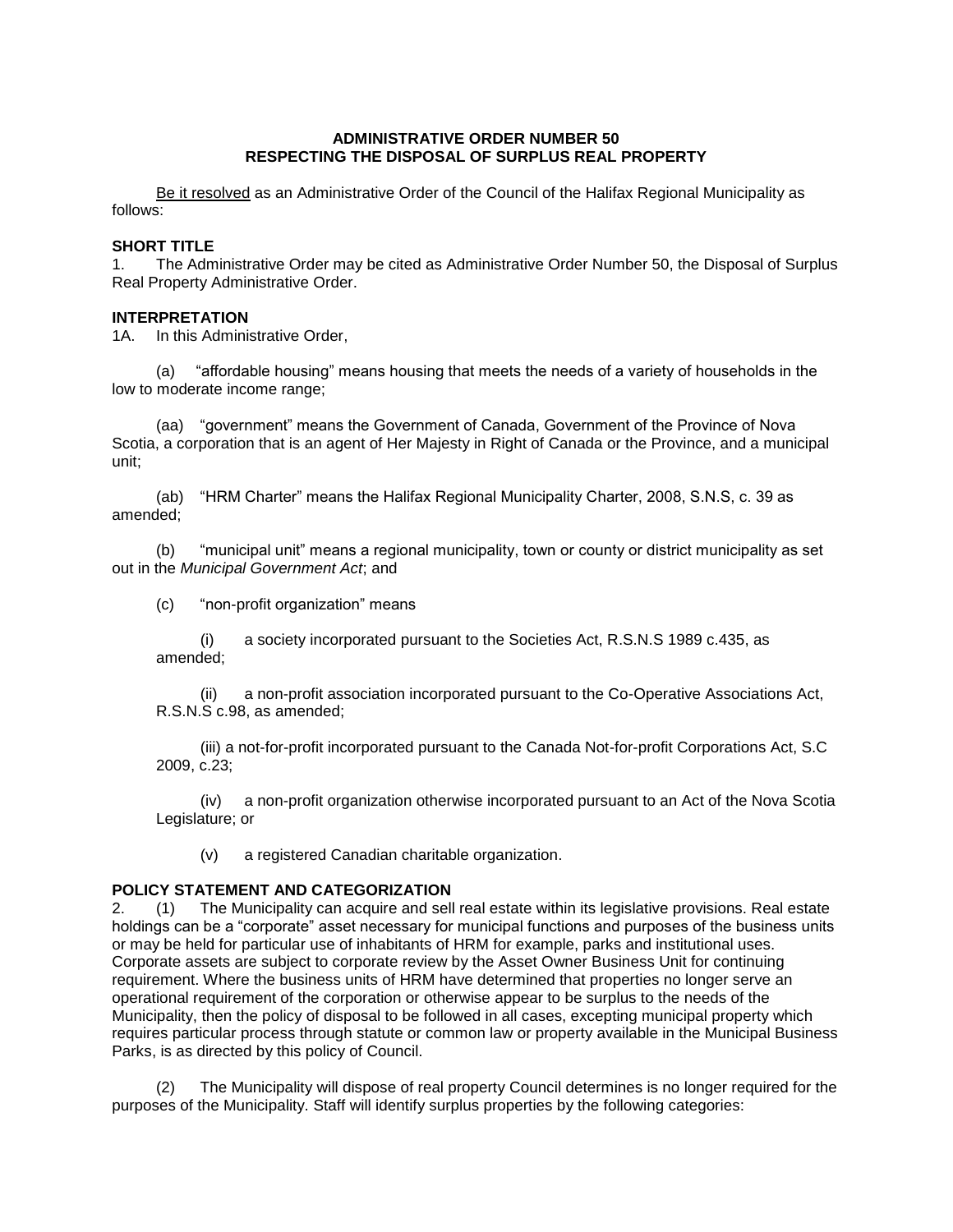# **Economic Development**

(a) Strategic properties having Economic Development potential ought be sold to:

(i) maximize use or value;

(ii) achieve the attraction of targeted industries and employment or the regeneration of neighborhoods;

- (iii) to advance development opportunities; and
- (iv) to generate financial return to the Municipality.

# **Community Interest**

(b) Properties known to have potential for community use, in particular where:

- (i) there has been a prior community or institutional use of the property; or
- (ii) by location or scarcity of available property the consideration would reasonably arise.

# **Ordinary Sale**

(c) Properties of an:

- (i) ordinary or routine nature;
- (ii) which no longer have a municipal purpose.

# **Remnant**

- (d) Properties which are remaining or subdivided lands which:
	- (i) by nature of their size or dimensions have limited or no reasonable use;

(ii) but which may have utility for abutting property owners, and can be disposed under s. 64 of the HRM Charter allowing Council to set a price that is less than market value.

# **Extraordinary**

(e) Properties having a legal distinction which include conditions or extraordinary process with respect to their preservation or disposal including but not limited to:

- (i) the Halifax Commons;
- (ii) the Dartmouth Commons;
- (iii) streets;

(iv) any municipal properties, including parks, which are held in trust, or upon condition, or with reserving interests, or like constraints;

(v) and parkland acquired through subdivision process.

# **Intergovernmental Transfer**

- (f) Properties requested by another level of government which:
	- (i) will be used for a public purpose; and
	- (ii) sold for market value.
- (g) Affordable Housing

Properties known to have potential for residential development respecting types of dwelling units and types of residential uses, where, in the opinion of Council:

(i) community need, supportive infrastructure, and conditions for affordable housing are demonstrable, or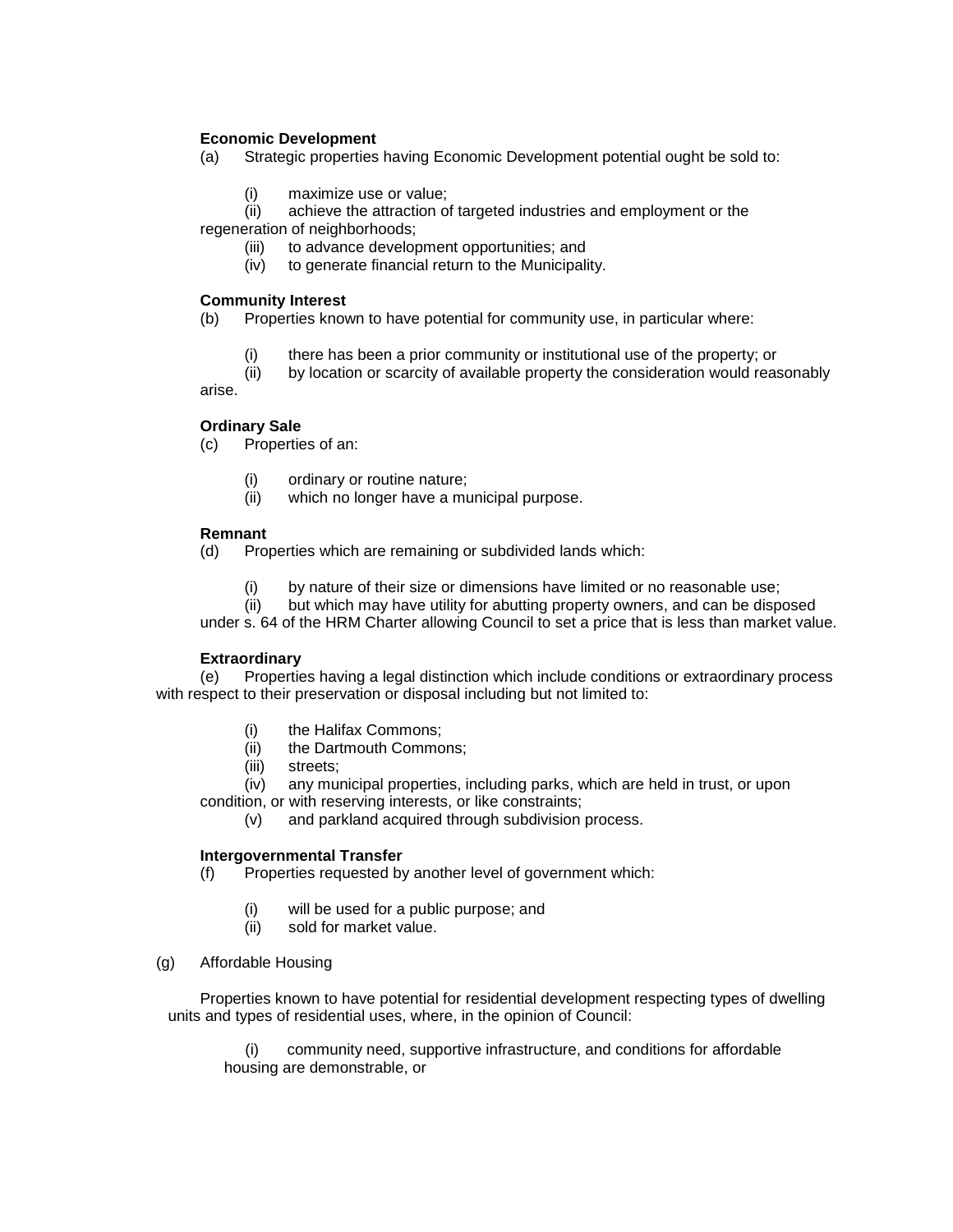(ii) there exists

A. a higher market value cost for housing in certain areas, neighbourhoods or districts of the Municipality as compared to the rest of the Municipality, or

B. a scarcity of housing types or residential uses,

that limits property ownership or tenancy in the area where the property is located, or,

(iii) the:

A. future growth in any given area is anticipated to create demands for housing, and

B. housing options through proposed development appear to be limited in variety and financial accessibility, and

C. consideration for affordable housing would reasonably arise.

# **PROPERTY REVIEW AND DECLARATION OF SURPLUS**

3. (1) Repealed

(2) All Business Units, as part of their business planning, will identify any municipal properties that are surplus to operational requirements

(3) Upon completion of the Asset Owner Business Unit reviews and identification of operationally surplus property by that Owner the Corporate Real Estate staff shall undertake an interdepartmental review and will categorize the nature of the inventory of potentially surplus properties and list them by category.

(3A) Corporate Real Estate will contact Legal and Risk Management Services and request a title report as part of the review for any property categorized as Community Interest Property.

(4) Local Councillor and Community Council will be informed of the inventory of the properties and the proposed categories by staff. Local Councillor will then have the opportunity to contact local community to discuss potential surplus properties to gauge interest in potential disposal methods for the properties with area residents. The result from these potential community consultations will then be included in the surplus property report that comes to Council.

(5) Corporate Real Estate staff will prepare a Surplus Property Report to Council which will attach lists of properties by category. The report will recommend that all lists of properties should be declared by Council to be surplus property, that each category be approved by Council, and that the disposal method recommended for each list under this policy be approved by Council.

(6) Council may approve the recommendations, may remove any property from any list, and may move any property from one list to another list, and may declare the lists, or any of them, surplus to the Municipality's requirements.

(7) Corporate and Customer Services will report the operating costs and the status of surplus properties through the Audit and Finance Standing Committee twice per year.

#### **DISPOSAL METHODS**

4. (1) Following Council approvals under Part 2, staff shall proceed to dispose of the properties as determined by category.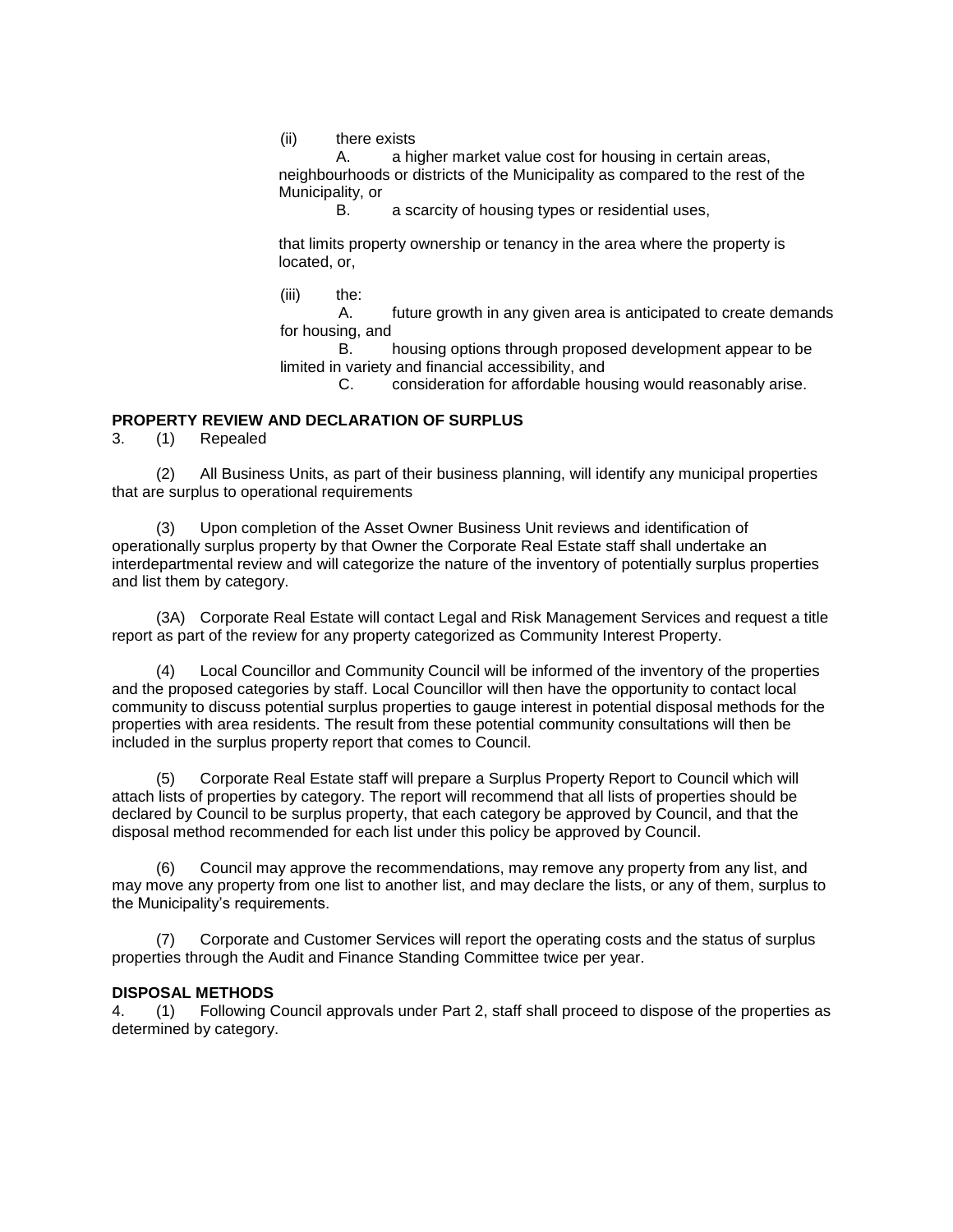# **Ordinary Properties**

(a) These properties shall be placed on the market by Corporate Real Estate The sale of market properties may be achieved through:

- (i) direct marketing by staff;
- (ii) listing contracts with licensed real estate brokers;
- (iii) public tenders; or
- (iv) proposal call methods.

(b) Determination of the achieving market value will be supported by appraisal or through the receipt of sufficient offers over an appropriate exposure period.

(c) Approval of final conveyances shall be under delegated authority or by approval of Council as required.

# **Economic Development Properties**

(d) These properties viewed by Council to be strategic may be disposed through individually recommended processes contained in the Surplus Properties Report, and may include referral to a special committee or task force of HRM created for the purpose of overseeing the strategic use and disposal of a property.

Properties under this category are required by the HRM Charter to be sold at market value and can include partnership models between private developers and non-profits and municipally defined public use or service delivery components.

### **Community Interest Properties**

- (e) These properties will be considered pursuant to Schedule 1.
- (f) Repealed
- (g) Repealed
- (h) Repealed
- (i) Repealed
- (j) Repealed
- (k) Repealed
- (l) Repealed

# **Remnant Properties**

(2) Staff will negotiate the sale of such parcels with any interested abutter of such lands and at such price as supported by appraisal or set by Council directly or through policy adopted by Council.

# **Extraordinary Properties**

(3) This category of properties will be dealt with as required by legislation, common law, or contract that governs any disposal by the Municipality, and may be omitted from this policy.

# **Intergovernmental Transfer**

(4) This category of properties will be dealt with as directed by Council.

# **Affordable Housing**

(5) This category of properties shall be disposed of through direct sale, or a call for submissions, open to eligible not-for-profit organizations meeting the submission requirements and program criteria established from time-to-time by the Director, or their designate, of the department of the Municipality that is responsible for planning and development.

# **RIGHTS OF FIRST REFUSAL ON SURPLUS PROPERTIES**

4A. A right of first refusal shall not be granted in respect of surplus property that Council has categorized as Community Interest Property or Intergovernmental Property.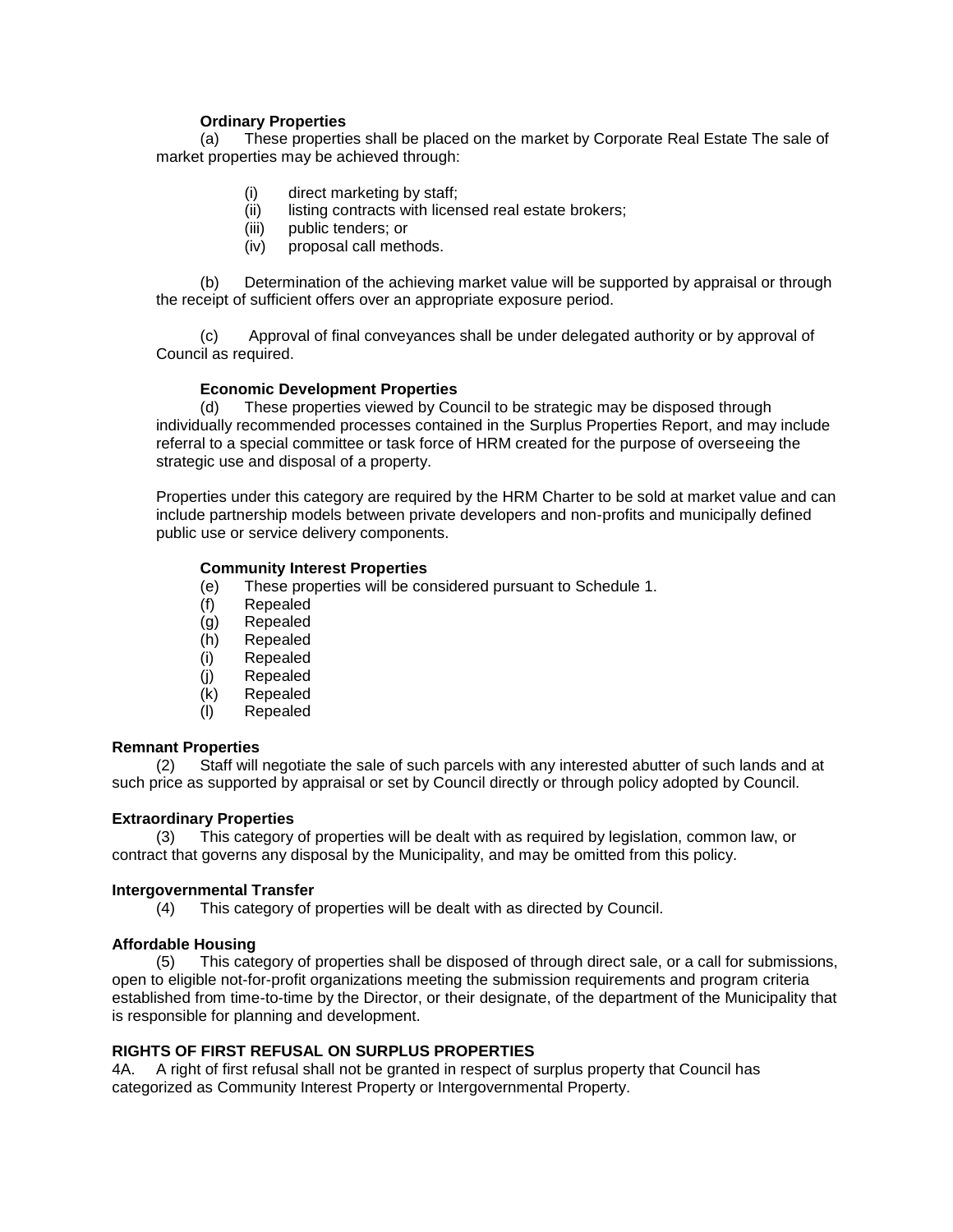# **APPRAISALS**

5. At least one appraisal of the current market value of any Ordinary property, Economic Development property, or Intergovernmental Transfer property will be obtained as part of the disposal process. Appraisals will remain confidential until the sale is completed.

# **IMPLEMENTATION**

6. This policy shall apply as of the date of approval of Council, excepting properties which are:

(a) already approved by Council as surplus;

(b) under agreement of purchase and sale through delegated approval as of the date of Council approval of this policy;

(c) going to Council for approval by individual report up to and including March 31, 2013.

\_\_\_\_\_\_\_\_\_\_\_\_\_\_\_\_\_\_\_\_\_\_\_\_\_\_\_\_\_\_\_\_\_\_\_\_

Done and passed in Council this 9th day of April, 2013.

Mayor

\_\_\_\_\_\_\_\_\_\_\_\_\_\_\_\_\_\_\_\_\_\_\_\_\_\_\_\_\_\_\_\_\_\_\_\_ Municipal Clerk

I, Cathy Mellett, Municipal Clerk of Halifax Regional Municipality, hereby certify that the above noted Administrative Order was passed at a meeting of Halifax Regional Council held on April 9, 2013.

Cathy Mellett, Municipal Clerk

\_\_\_\_\_\_\_\_\_\_\_\_\_\_\_\_\_\_\_\_\_\_\_\_\_\_\_\_\_\_\_\_\_\_\_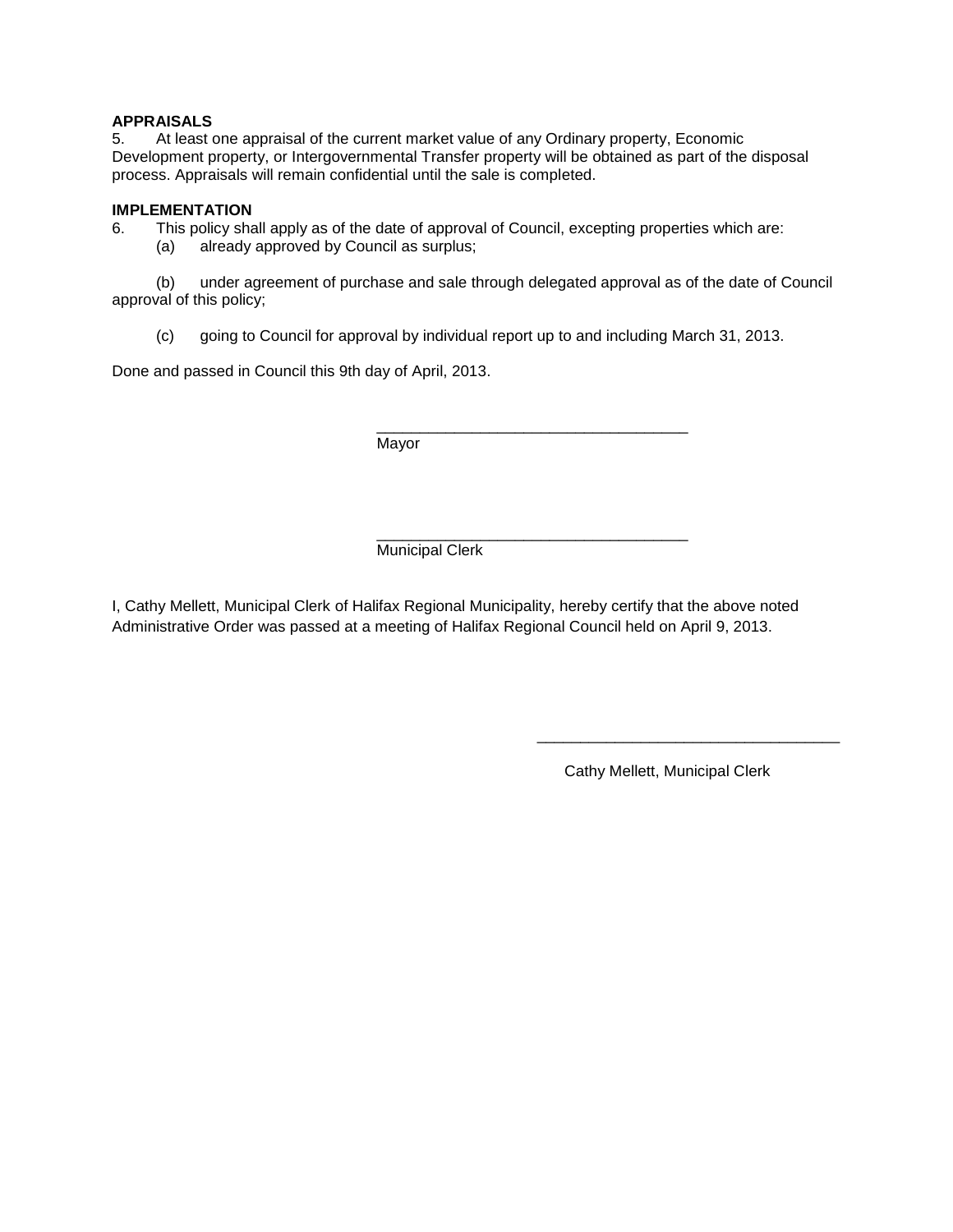| Notice of Motion:<br>Approval:                                                                                                              | March 26, 2013<br>April 9, 2013                        |
|---------------------------------------------------------------------------------------------------------------------------------------------|--------------------------------------------------------|
| Amendment $# 1$ – addition of category – Intergovernmental Transfer<br>Notice of Motion:<br>Approval:                                       | February 24, 2015<br>March 10, 2015                    |
| Amendment #2                                                                                                                                |                                                        |
| Notice of Motion:<br>Approval:                                                                                                              | March 20, 2018<br>March 27, 2018                       |
| Amendment # 3 – amendment to Schedule 2<br>Notice of Motion:<br>Approval:                                                                   | June 19, 2018<br>July 17, 2018                         |
| Amendment #4 - addition of Section 4A<br>Notice of Motion:<br>Approval:                                                                     | February 26, 2019<br>March 5, 2019                     |
| Amendment #5 – addition of new interpretation and category – Affordable Housing<br>Notice of Motion:<br>Approval:<br><b>Effective Date:</b> | December 1, 2020<br>December 15, 2020<br>March 1, 2021 |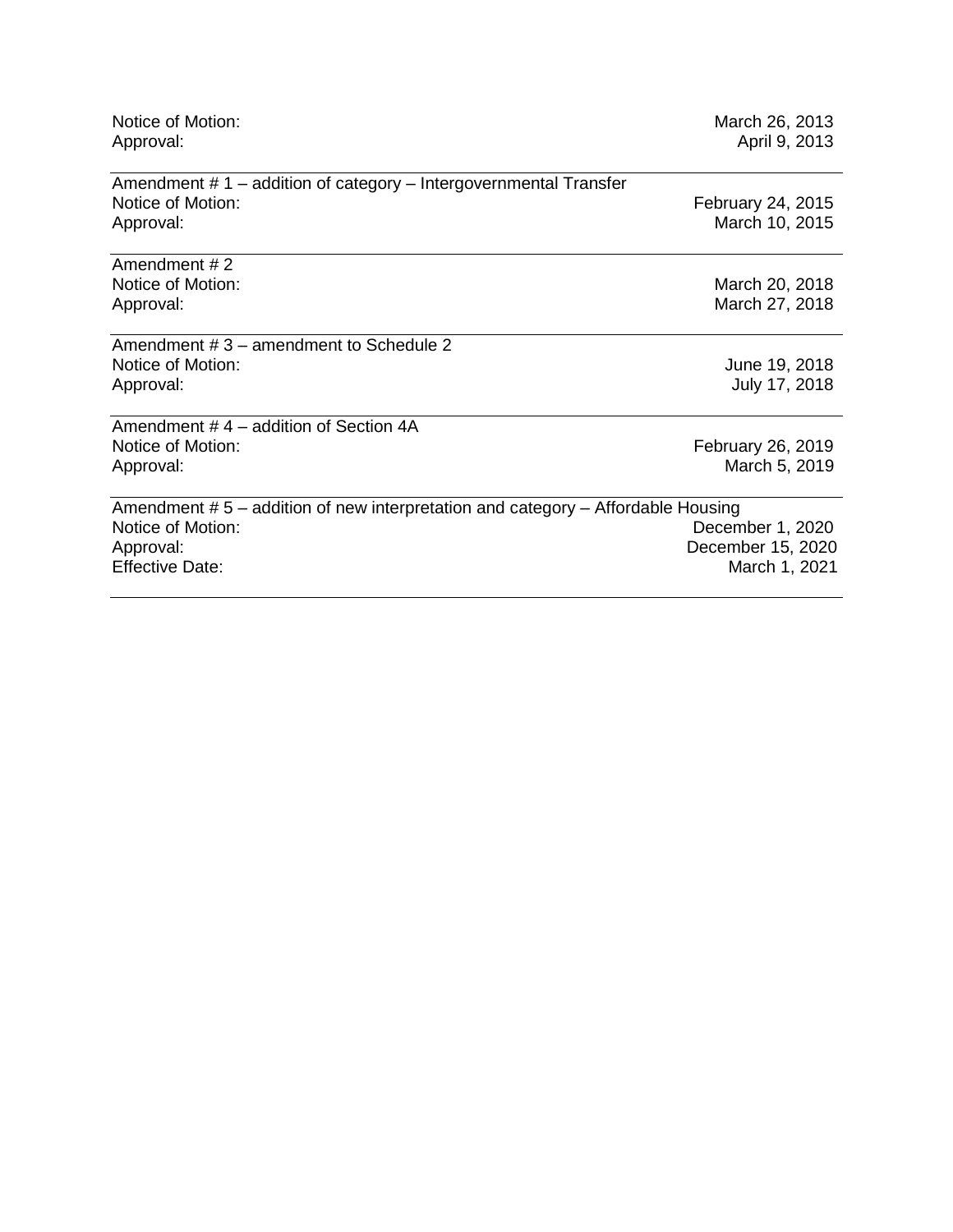# **SCHEDULE 1 DISPOSAL OF COMMUNITY INTEREST PROPERTIES**

1. A property classified as a Community Interest property will be considered for disposal in accordance with this Schedule.

# **Interpretation**

2. In this Schedule,

(a) "Administrative Order One" means the *Procedures of the Council Administrative Order*  adopted by Council on November 10, 2015, and all amendments thereto*;* 

(b) "high value community interest property" means a community interest property with a valuation of over two hundred and fifty thousand dollars (\$250,000);

(c) "moderately valued community interest property" means a community interest property with a valuation of two hundred and fifty thousand dollars (\$250,000) or less;

(d) "realtor valuation" means the market value of the property as determined by an independent, accredited real estate broker real estate company or agent thereof; and

(e) "valuation" means the market value of a community interest property.

# **Disposal Category**

3. A community interest property shall be disposed of by either:

- (i) a Call for Submissions; or
- (ii) a Direct Sale.

# **Market Value**

4. The market value of a community interest property may be determined by a realtor valuation or an independent appraisal.

# **Disposal**

5. A moderately valued or high value community interest property may only be disposed of by a Call for Submissions or a Direct Sale.

6. A Direct Sale may only be considered in accordance with sections 11, 12, 13, and 14 of this Schedule.

# **Eligible Organization**

7. (1) To be eligible for consideration to purchase a community interest property, all the parties on the application must be non-profit organizations.

(2) For greater certainty, an application for the purchase of a community interest property that is a joint application with:

- (a) a person other than a non-profit organization; or
- (b) the Government of Canada, the Province of Nova Scotia or an agent of them;

is ineligible to purchase a community interest property.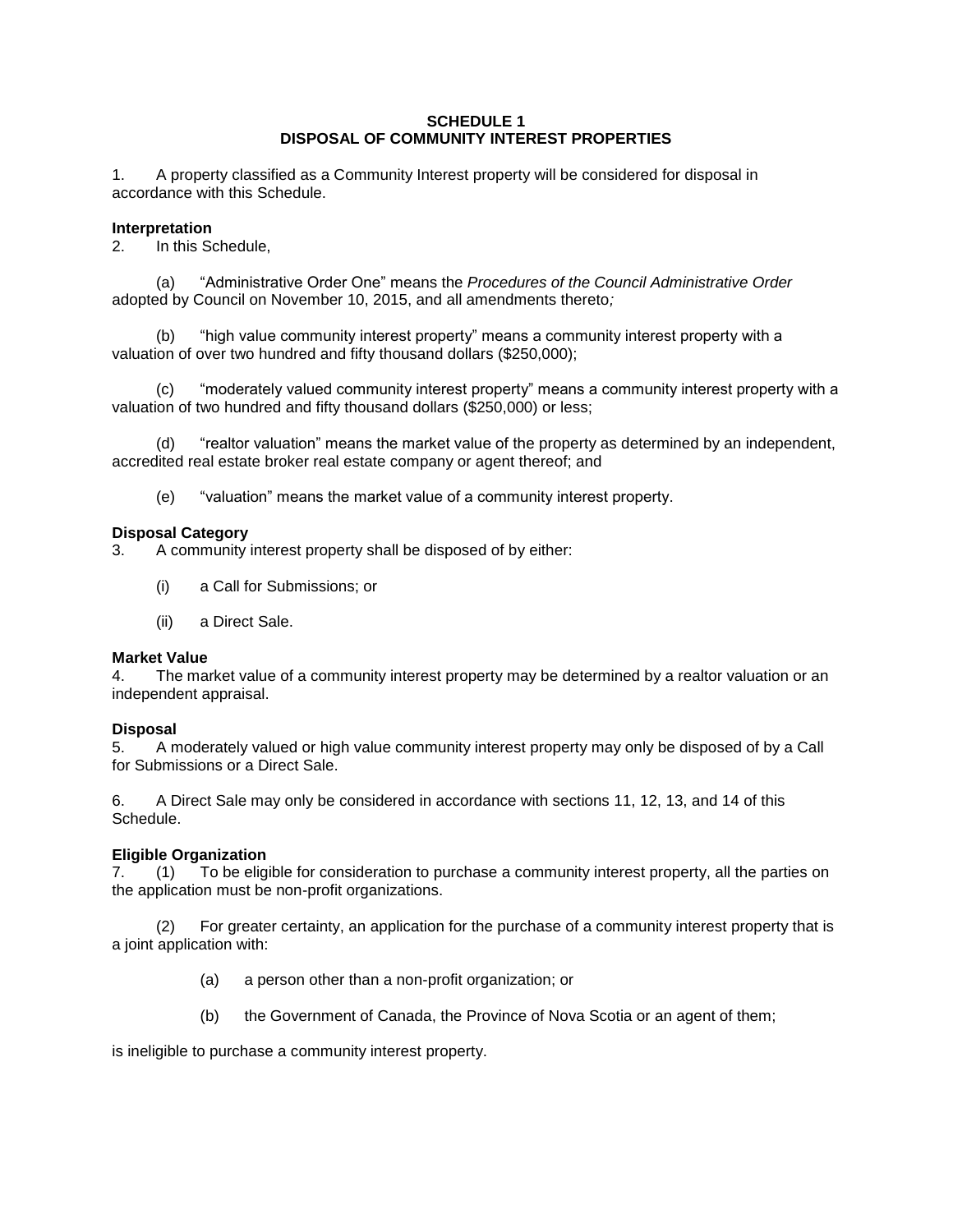# **Required Information**

8. An application by a non-profit organization to purchase a community interest property must include the following information:

- (a) proof of registered status as non-profit organization;
- (b) a description of the non-profit organization and its programs or services;
- (c) a statement of the non-profit organization's intended use for the subject property;
- (d) complete financial statements for:
	- (i) the prior three (3) fiscal years, or

(ii) if the non-profit organization has not been incorporated for the prior three fiscal years, the number of fiscal years the organization has been incorporated,

and the financial statements must include all itemized revenues, expenses, assets and liabilities;

(e) for a moderately valued community interest property, a simplified five year operating and capital budget in the form to be provided by the Municipality;

(f) for a high valued community interest property, a comprehensive five year operating and capital budget in the form to be provided by the Municipality;

(g) a complete copy of the non-profit organization's Articles of Incorporation, Charter, or Constitution and By-laws; and

(h) the terms and conditions of the offer for the purchase, including the purchase price, requested closing date, and any terms and conditions specific to the subject property.

# **Purchase Price**

9. The amount of the purchase price for any community interest property must include the following costs:

(a) the deed transfer tax, in accordance with Section 109 of the *Municipal Government Act*, if applicable; and

(b) subject to sections 2 and 3 of Schedule 2, the transaction fees incurred by the Municipality, as set out in section 1 of Schedule 2.

# **Call for Submission**

10. (1) This section applies to a community-interest property that will be disposed of by a Call for Submission.

(2) A public meeting is required

(a) for a moderately valued community interest property unless Council decides otherwise, and such decision must be made concurrent with Council`s classification of the property as a community interest property; and

for a high value community interest property and such meeting must be convened in the area where the subject property is located prior to the Call for Submissions being advertised.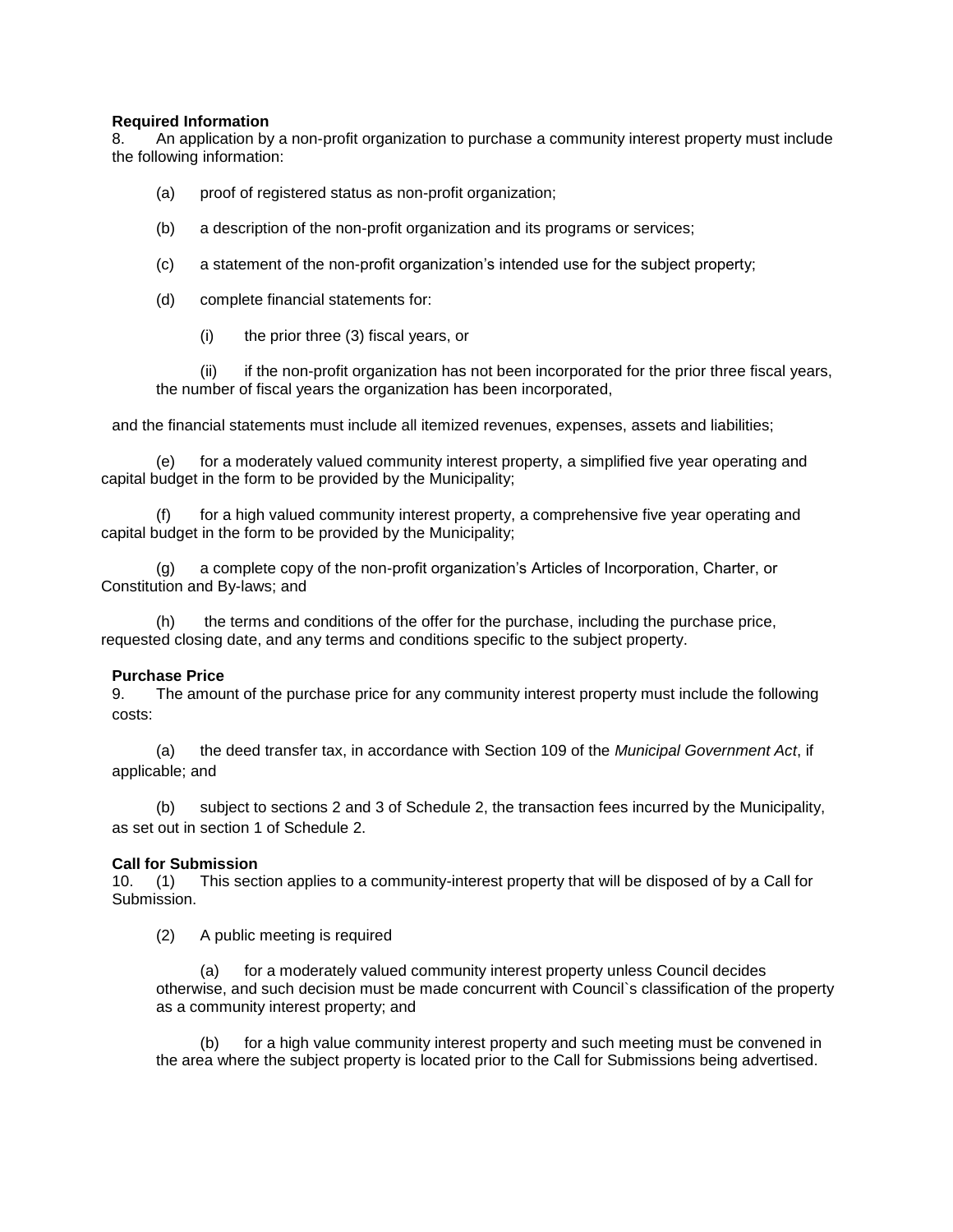(3) A Call for Submissions must be advertised in a newspaper circulating throughout the Municipality and the advertisement must indicate the deadline for a non-profit organization to submit a response to the Call for Submissions.

(4) A Call for Submission

(a) for a moderately valued community interest property, must provide a deadline of no more than (90) days for a non-profit organization to file a response to the Call for Submissions; and

(b) for a high value community interest property, must provide a minimum of sixty (60) and no more than one hundred and twenty (120) days to file a response to the Call for Submissions.

(5) The valuation and the assessed value of the subject property shall be shared with prospective non-profit organizations.

(6) A non-profit organization is ineligible to purchase a community interest property by a Call for Submission if sections 8, 9 and 10 of this Schedule are not satisfied.

# **DIRECT SALE CONSIDERATION**

### **Direct Sale - Request**

11. (1) A non-profit organization may make a request to purchase, by Direct Sale, a community interest property owned by the Municipality.

(2) If a request to purchase a community interest property by Direct Sale is received by the Municipality and the subject property has not been declared surplus and classified as a community interest property, the request must:

(a) be included in the next review provided to Council pursuant to subsection 3(1) of this Administrative Order; or

(b) be forwarded to Council with a report and recommendation respecting the property.

(3) No action may be undertaken by the Municipality in respect of the request to purchase except those actions required to satisfy subsection 2 of this section.

(4) For greater certainty, the property may only be sold by Direct Sale if the property is declared surplus by Council, is categorized as community interest property by Council in accordance with this Administrative Order, and sections 7, 8, 9, 11,12,13, and 14 are satisfied.

If Council decides to proceed by Direct Sale, such decision must be made at the same meeting where the property is categorized as community interest property.

(6) An applicant will have up to 90 days to submit to the Municipality the information that would otherwise be require in section 8.

#### **Direct Sale – General Procedure**

12. A Direct Sale shall be allowed as determined by Regional Council.

- 13. Unless Council directs otherwise, a Direct Sale may be considered without
	- (a) a public advertising; and
	- (b) a public meeting.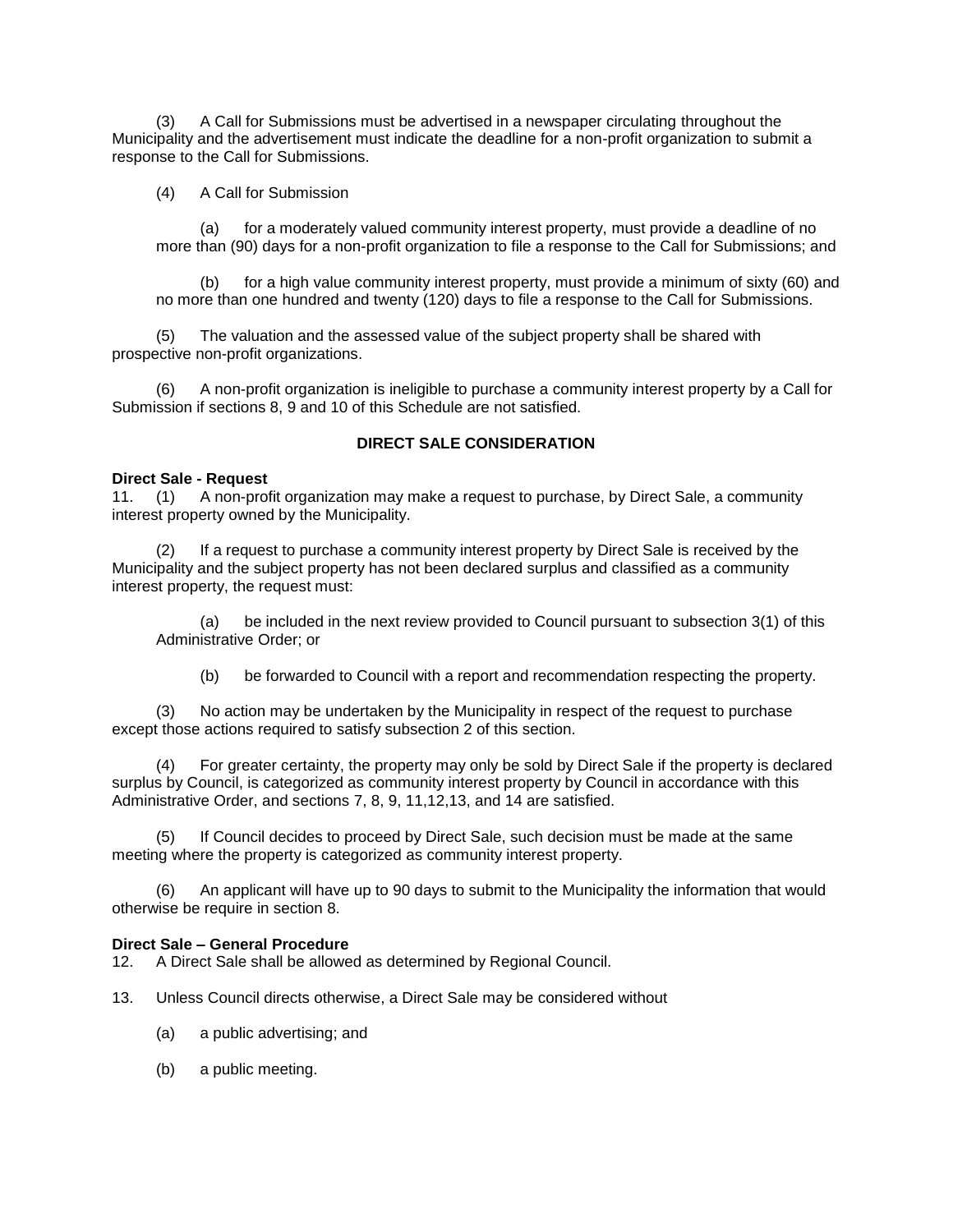14. (1) If Council directs that a public advertisement be made, such advertisement must be placed in a newspaper circulating throughout the Municipality and must be placed before the required public hearing to consider a less than market value sale, or if a public hearing is not required by the HRM Charter, before the Council meeting where Council will consider whether to proceed with a Direct Sale.

- (2) The advertisement in accordance with subsection 1 must include:
	- (a) the date the community interest property was declared surplus;
	- (b) the location of the property;
	- (c) the name of all the non-profit organizations that made the request for a Direct Sale;

and

(d) the valuation and assessed value of the community interest property.

# **GENERAL**

# **Evaluation Procedures**

15. (1) An inter-departmental staff team shall be established coordinated by staff of the business unit responsible for real property disposals or grants and contributions to evaluate potential sales of community interest properties.

(2) The team must review a response to a Call for Submission or a request for a Direct Sale to assist Council in determining if the non-profit organization is carrying on an activity that is beneficial to the Municipality.

(3) In determining if the non-profit organization is carrying on an activity that is beneficial to the Municipality, the team must consider the following:

(a) the alignment of the non-profit organization's intended use and programming with the Municipality's mandate or priority interests*;* 

- (b) the non-profit organization's operational viability;
- (c) the completeness of the application;
- (d) the amount of compensation arising from the property, including:
- (i) the dollar value of any municipal financial discount applied to the purchase price,

(ii) any reduction in the amount of deed transfer tax resulting from a less than market value sale,

(iii) the value of any closing costs not fully recovered by the Municipality, and

(iv) any ancillary agreements associated directly with the conveyance of the subject property, such as an easement for which financial compensation is not received; and

(e) any direct or indirect impact on municipal finances or services including impacts on operating budgets or whether the proceeds for a market value sale of the subject property is included in the capital budget and, if it is so included, any reduction in projected revenue from a less than market value sale;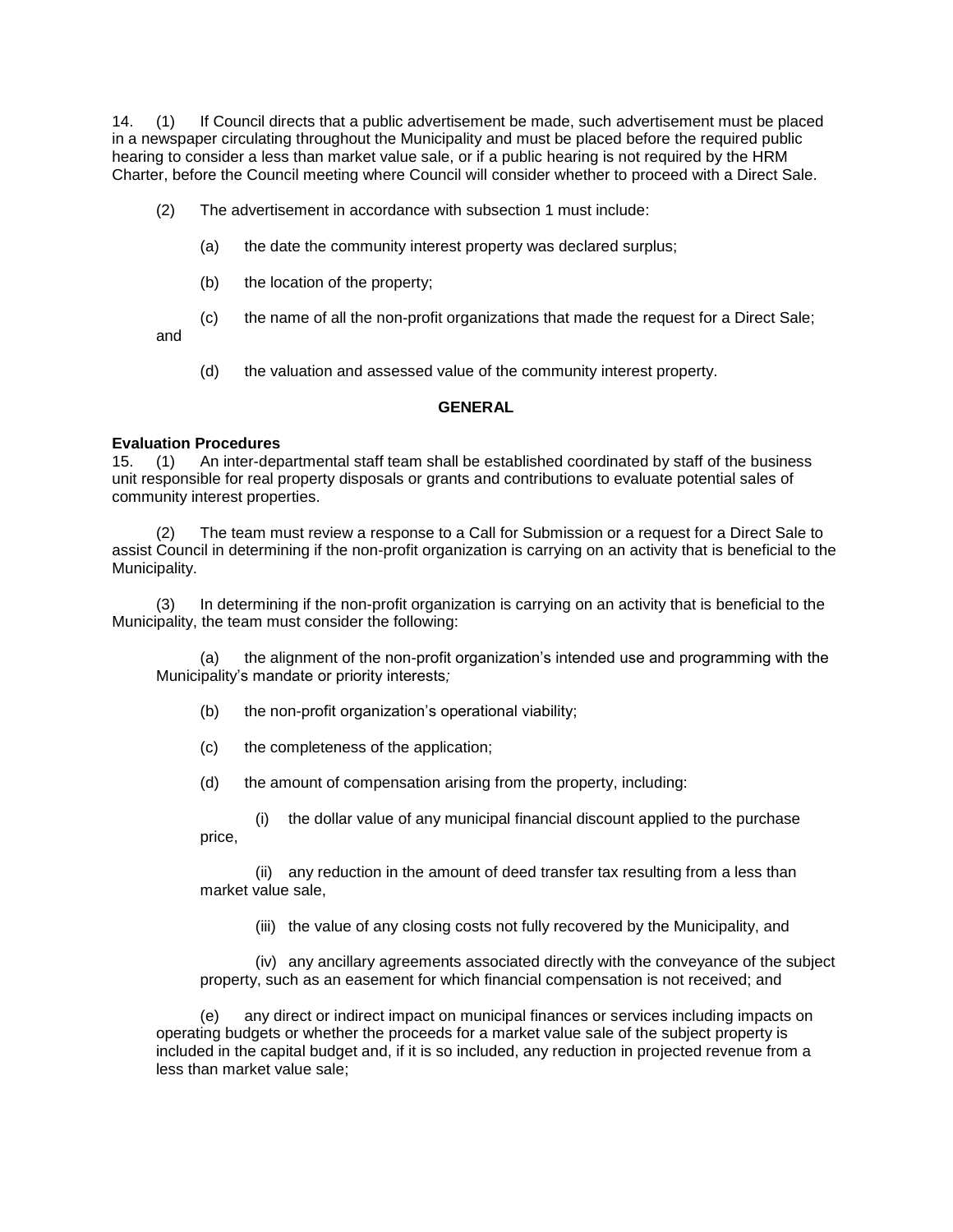(f) the benefit to the community of conveying the property to the non-profit organization, including:

(i) the benefit in continuing the provision of any community-based program, service or amenity offered by the non-profit organization, or

whether the non-profit organization provides a program, service, or amenity that is not offered by the Municipality or another non-profit organization within the local area; or

(iii) the cultural or historical significance of the property.

(4) The staff evaluation team shall prepare a report for Council on the sale of a community interest property, including:

(a) a recommendation with respect to a Buy-Back Agreement;

(b) whether the Buy-Back agreement will enable the Municipality to repurchase the subject property if the non-profit organization changes its use of that property; and

(c) whether the proceeds for a market value sale of the subject property is included in the capital budget and, if it is so included, any reduction in projected revenue from a less than market value sale.

### **Municipal Grants Funding Eligibility**

16. Notwithstanding any other Administrative Order, policy or grants program of the Municipality, a discretionary municipal grant or contribution shall not be awarded for any of the following purposes:

- (a) for a feasibility study respecting the potential acquisition of a community interest property;
- (b) the preparation of a submission for the potential acquisition of a community interest property; or

(c) the purchase price, closing costs, or fees associated with a non-profit organization's due diligence respecting the acquisition of a community interest property.

#### **Approval by Regional Council**

17. Upon receiving a recommendation from the team established pursuant to section 20, Council may consider the overall context of the property disposal, including:

- (a) the recommendation from the staff team;
- (b) the market value of the property;

(c) the planning documents for the area of the property, including the Municipal Planning Strategy and Land Use By-law;

- (d) the benefit of any cost savings to the Municipality;
- (e) the consequences or benefit to the community or the Municipality as a whole; and

(f) the beneficial considerations of a less than market value sale against the benefit to the Municipality of selling the property at market value.

18. If Council decides to consider the disposal of the property to a non-profit organization at less than market value, the sale shall be in accordance with section 63 of the HRM Charter, including that: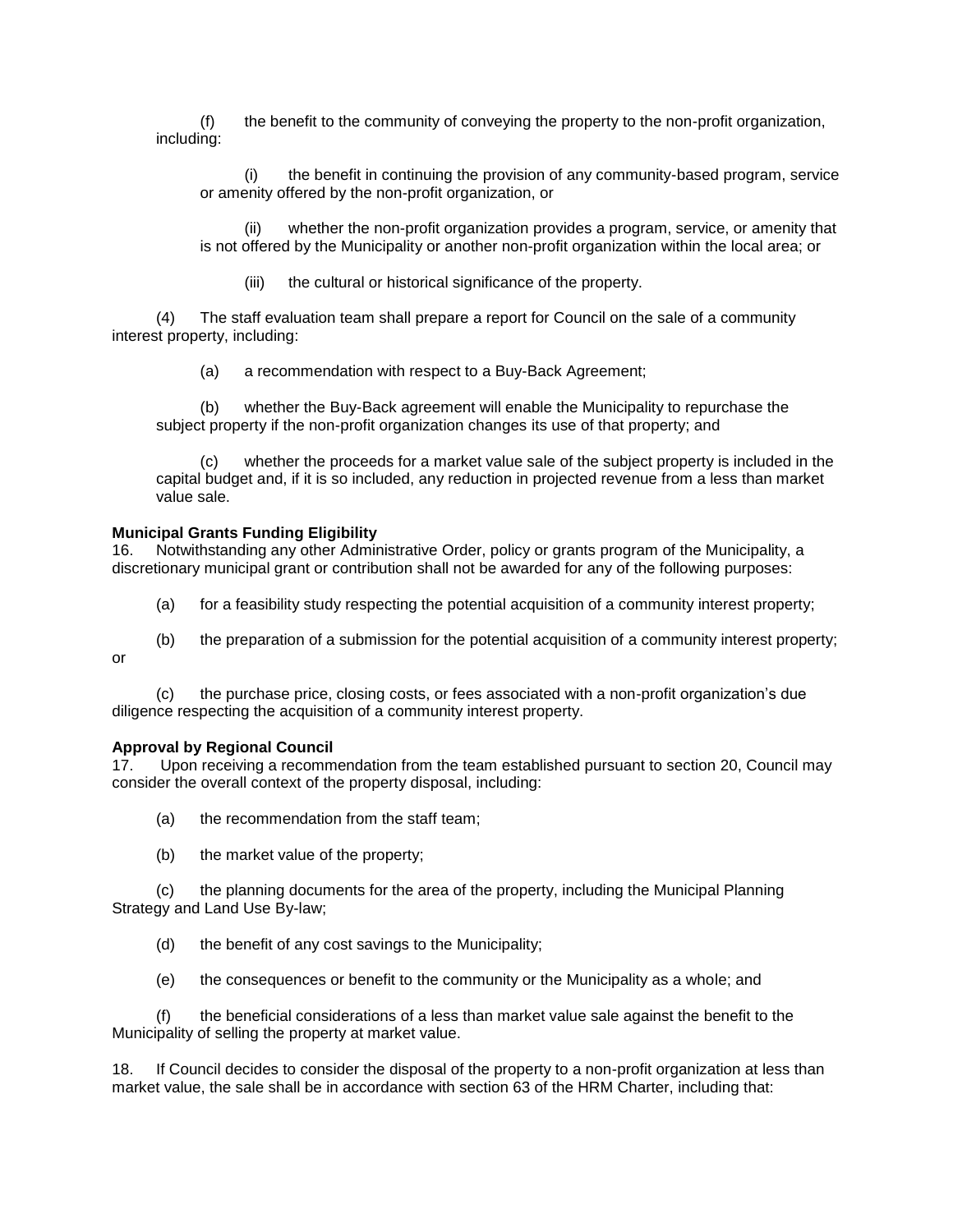(a) the non-profit organization shall be carrying on an activity that Council considers is beneficial to the Municipality;

(b) if the property is worth more than ten thousand dollars (\$10,000), a public hearing shall be advertised and held; and

(c) the resolution approving the sale shall be passed by at least a two-thirds majority of the Council present and voting.

# **Alternative Method of Disposition by Council**

19. (1) Upon receiving a recommendation, Council may consider any alternative method of disposing of community interest property if:

(a) there are no applications by eligible non-profit organizations received within the applicable period of time for the disposal method initially selected; or

(b) Council rejects all the complete applications the Municipality received from eligible non-profit organizations.

(2) If subsection 1 applies, notwithstanding Administrative Order One respecting rescission, Council may by majority vote:

(a) direct another method of disposal;

(b) reclassify the property in accordance with this Administrative Order and dispose of the property in accordance with that reclassification; or

(c) subject to subsection 3, take such other action as Council considers appropriate.

(3) A motion to rescind the resolution declaring the property surplus shall be in accordance with Administrative Order One*.* 

#### **Budget Implications**

20. If the proceeds of sale for a property owned by the Municipality has been

- (a) included in the reserve budget,
- (b) specifically tied to a capital project, and,

(c) is subsequently classified as Community Interest category or a decision is made not to sell the property,

staff must report to Council any deficiencies in either the reserve budget or the capital budget along with any appropriate recommendations to offset the reduced proceeds.